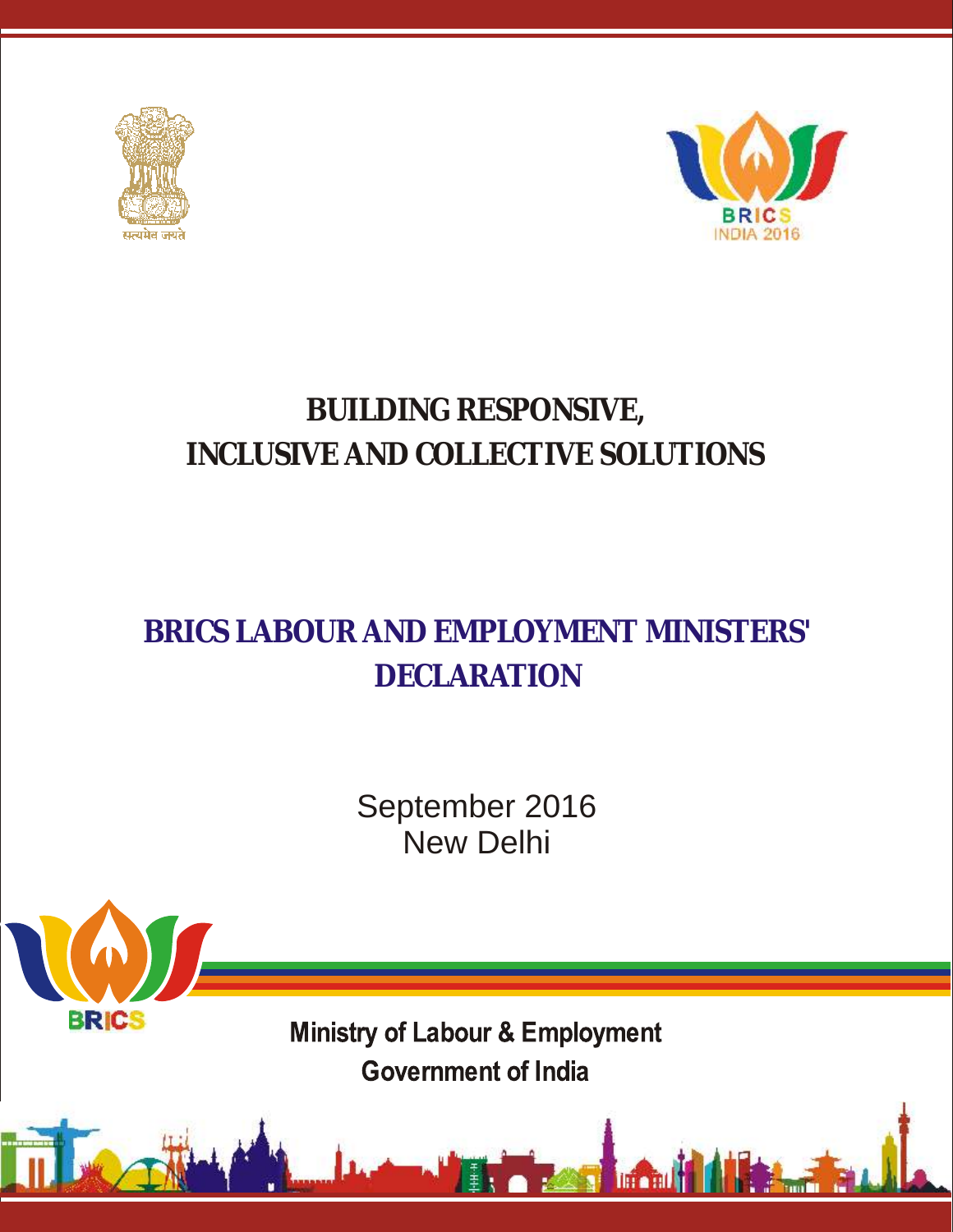# **BRICS LABOUR AND EMPLOYMENT MINISTERS' DECLARATION**

# *EMPLOYMENT GENERATION, SOCIAL PROTECTION FOR ALL AND TRANSITION FROM INFORMALITY TO FORMALITY*

#### **Introduction**

- 1. We, the Ministers of Labour and Employment from the Federative Republic of Brazil, the Russian Federation, the Republic of India, the People's Republic of China and the Republic of South Africa, met at New Delhi, India, on September 27-28, 2016, for the Second BRICS Labour and Employment Ministers' Meeting to strengthen intra-BRICS coordination, enhance information sharing, discuss and agree upon specific areas of cooperation in our endeavor to address labour and employment challenges faced commonly by BRICS member states.
- 2. Addressing labour, employment and social issues is imperative for fostering strong, sustainable and inclusive growth. We recognize that the constitution of the BRICS Employment Working Group (BEWG) initiated by the Russian Presidency is an important step for facilitating focused deliberations on BRICS labour and employment issues and achieving the broad objectives of quality and inclusive employment, formalization of labour markets, and exchange of labour market related information.
- 3. We have collaborated successfully in the ILO Governing Body and International Labour Conference on specific issues of common interest and we pledge to strengthen this collaboration to further promote common objectives at other international fora.
- 4. We recall our meeting hosted by India on the sidelines of the International Labour Conference in June 2016 where we discussed issues of common interest to the group such as employment generation, small and medium enterprises (SMEs), transition to formality, and sharing of good practices.
- 5. We acknowledge the importance of global supply chains and its contribution to job creation. We recognize current challenges in addressing labour issues in global supply chains. As a group we will participate in the discussions on global supply chain and endeavour to evolve our approach towards the new policy options.
- 6. As key operational areas, the BRICS member states will focus on employment generation, formalization of labour markets and social protection.

# **Employment Generation**

7. Quality employment plays a central role in ensuring sustainable development and is at the core of the 2030 Development Agenda. In promoting inclusion and greater equality in the labour market, a top priority for BRICS member states is the generation of adequate decent and productive job opportunities, fair wages and adequate social protection systems for all, including floors. This, will in turn help in tackling poverty and lead to sustainable growth.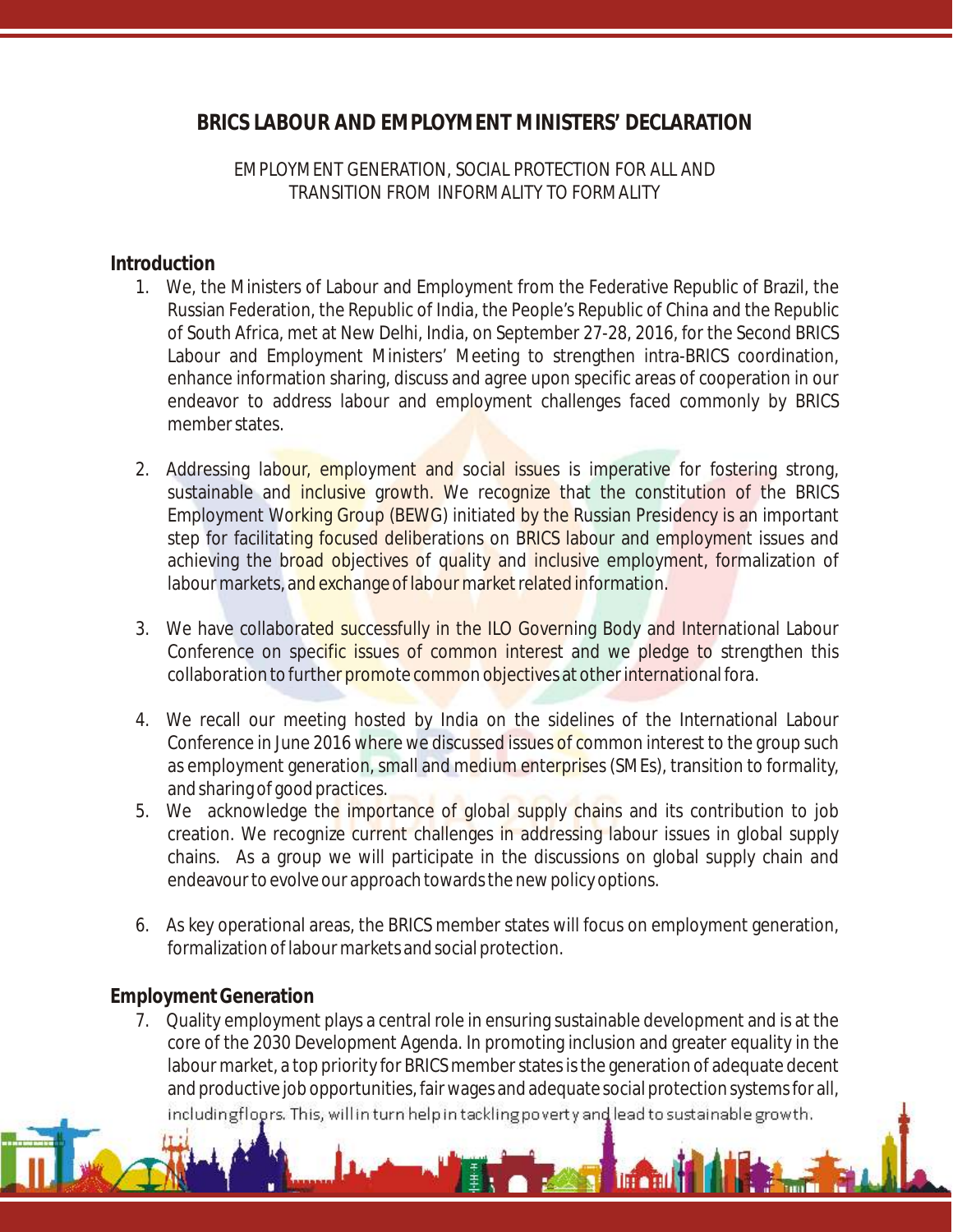- 8. Technological revolution and structural changes require adequate labour resources. We recognize the importance of addressing labour mobility issues, which can bring potential benefits to our economies. We will focus our analyses at the institutional arrangements and social networks facilitating labour mobility and on forecasting of the labour market needs and the labour force availability.
- 9. We resolve to assist each other in sharing best practices in implementing policies and programmes that encourage innovation and entrepreneurship for employment generation. We intend to strengthen our public employment services to help our labour force, particularly the youth to find employment opportunities. We are also committed to strengthening labour market information systems based on each other's experience.
- 10. We resolve to improve the employability of our workforce through modernization of skills development systems and life-long learning, which allows workers to remain relevant in the world of work environment that is changing fast due to technological revolution. We believe that expanding and improving education and formal training is of paramount importance to tap the benefits of innovation and to increase productivity, which shall lead to decent jobs.

# **Formalization of Labour Markets**

- 11. Informality in the labour market remains a big challenge for all BRICS member states. Informality is often linked to low income jobs, lack of social protection and insufficient access to basic services. Recognizing the multiple issues in our national labour markets context, we are committed to tackling both the existing as well as emerging forms of informality. Consistent with the objectives of the ILO Recommendation No.204, we aim at improving the livelihood of workers engaged in the informal economy and facilitating their transition to the formal economy, while at the same time enhancing the productivity and competitiveness of enterprises.
- 12. We encourage the adoption of measures to enhance employability of workers in the informal economy through expanding social security, skilling and re-skilling of the workforce and adopting amongst others of a regulatory environment, which promotes formalization through easier compliance and adequate safeguards for labour rights.
- 13. We acknowledge various innovative approaches that have been implemented in BRICS member states aimed at reducing informality and facilitating the transition of workers to formal markets and access to social protection and we pledge to continue our efforts on implementing such actions.

# **Social Protection**

14. We recognize that a crucial way in which governments can positively influence labour market outcomes and reduce exclusion and poverty is by providing social protection to its population. Those who work, and those who are too young or old or unable to work, require protection from idiosyncratic and economy-wide shocks and unanticipated events.